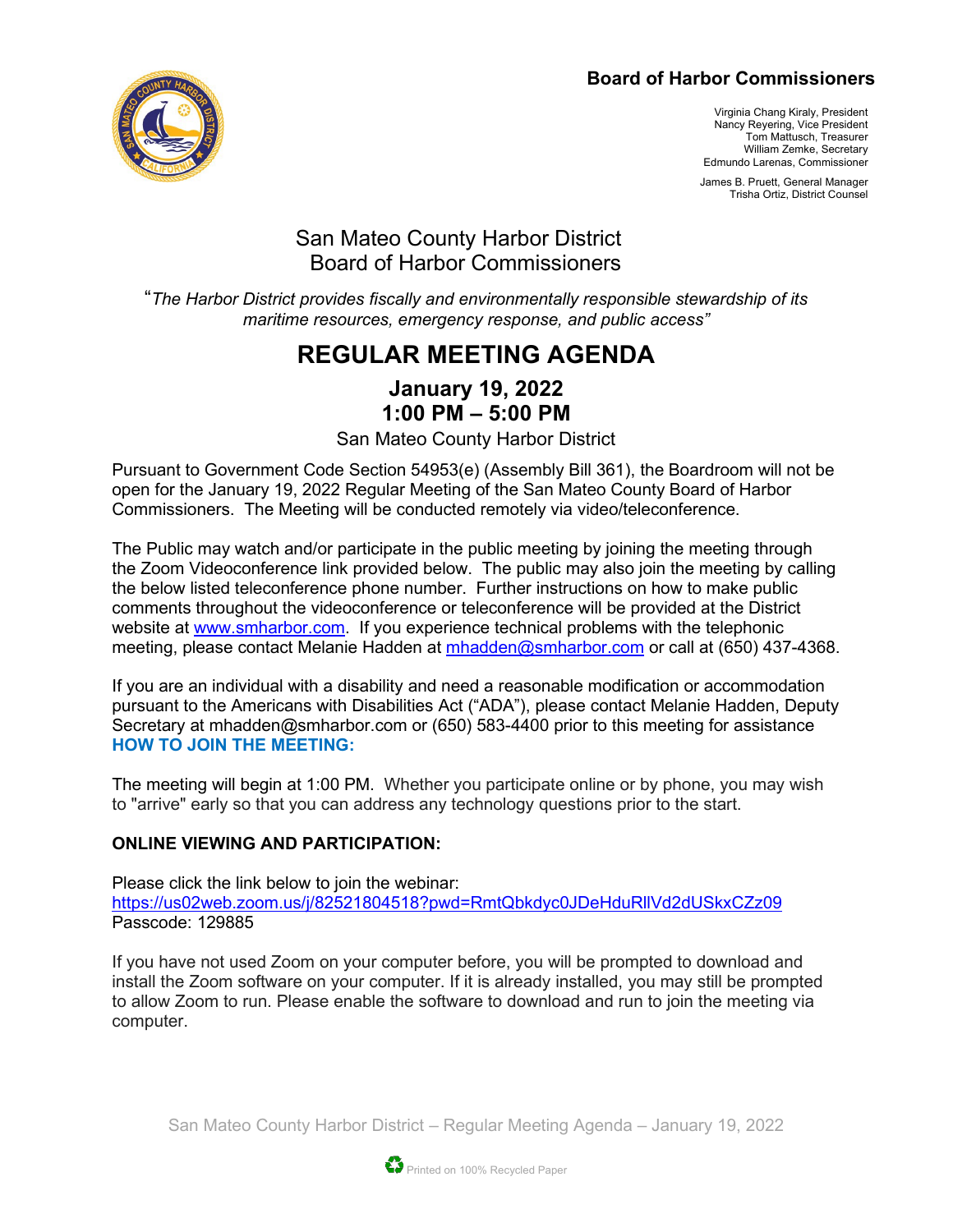#### **AUDIO**

- BY COMPUTER AUDIO: When joining via the Zoom app, you will automatically be joined in via computer audio. You may be prompted to confirm that you wish to join via computer audio.
	- $\circ$  Please ensure your computers speakers are enabled and sound is switched on.
- BY PHONE: If you are unable to join via computer, or do not have speakers or a microphone on your computer, you can dial in for audio. You may call any one of the meeting numbers below and enter the meeting ID and password when prompted.

+1 669 900 6833 (San Jose) +1 253 215 8782 (Tacoma) +1 346 248 7799 (Houston) +1 312 626 6799 (Chicago) +1 929 205 6099 (New York) +1 301 715 8592 (Germantown) +1 877 853 5257 (Toll Free) +1 888 475 4499 (Toll Free)

Webinar ID: 825 2180 4518 Passcode: 129885

#### **HOW TO MAKE A PUBLIC COMMENT OR ASK A QUESTION:**

If you would like to speak during the public comment portion of the meeting, you have the following options:

- **ONLINE**: Raise your hand in the meeting controls at the bottom of your screen.
- **PHONE**: Press \*9 to raise your hand to request to be unmuted to make comments.

**Note:** Please request to speak using the method from which you prefer to comment. For example, if you are joining via computer (for viewing) *and* phone (for audio/commenting), please raise your hand by dialing \*9 on the phone if you wish to use your phone to speak. If you wish to use your computer, please raise hand using the meeting controls at the bottom of your screen.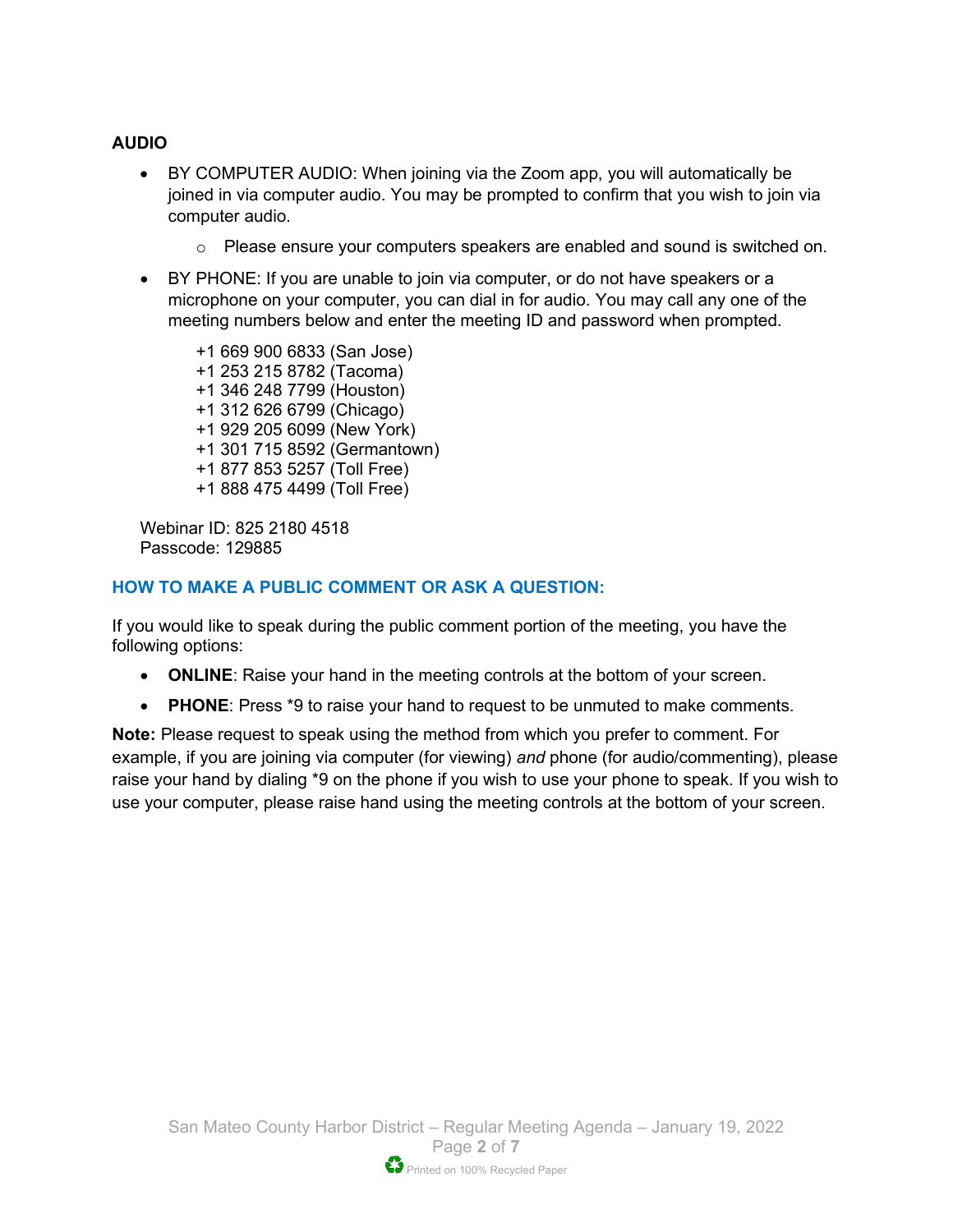# **A) Roll Call**

# **B) [Proclamation for Neil McGeehan](https://www.smharbor.com/files/64346ef3d/2022_01_19_Staff_Recognition+Proclamation+for+Neal+McGeehan+with+Frame.pdf)**

## **C) 1. Public Comments/Questions**

The Public may directly address the Board of Harbor Commissioners for a limit of two (2) minutes, unless a request is granted for more time, on any item of public interest within the subject matter jurisdiction of the San Mateo County Harbor District, that is not on the Regular Agenda. If a member of the public wishes to address the Board on an agenda item, it is requested that the member of the public wait until the item is in discussion before following the instructions provided on making a public comment. The Chair will call your name at the appropriate time. Agenda material may be review online at [www.smharbor.com.](http://www.smharbor.com/)

## **D) Consent**

All items on Consent are approved by one motion unless a Commissioner requests at the beginning of the meeting that an item be withdrawn or transferred to Discussion. Any item on Discussion may be transferred to Consent.

#### **ITEMS PULLED FROM CONSENT WILL BE HEARD AFTER DISCUSSION ITEMS.**

- **1. [Bills and Claims \(van Hoff\)](https://www.smharbor.com/files/69527022b/2022_01_19_Item_1_Bills+and+Claims_Staff+Report.pdf)**
	- 1. Recommendation: Accept Pre-Approved Items in the amount of \$444,145.02 for December.
	- 2. Approve a \$44,014.95 payment to Tyler Technologies, which is over the General Manager's authority of \$25,000.
	- 3. Approve \$500,000 in Pre-Approved Items for February 2022.
- **2. Minutes – Regular Meeting Minutes [December 15, 2021 \(Hadden\)](https://www.smharbor.com/files/99519feb6/2022_01_19_Item_2_Regular+Meeting+Minutes+2021+12+15.pdf)** Recommendation: Approve Minutes of the Regular Board Meeting of December 15, 2021
- **3. Minutes – [Special Meeting Minutes December 15, 2021 \(Hadden\)](https://www.smharbor.com/files/7173f37de/2022_01_19_Item_3_Special+Meeting+Minutes+2021+12+15.pdf)** Recommendation: Approve Minutes of the Special Board Meeting of December 15, 2021
- **4. Minutes – [Special Meeting Minutes December 21, 2021 \(Hadden\)](https://www.smharbor.com/files/1e943e6ab/2022_01_19_Item_4_Special+Meeting+Minutes+2021+12+21.pdf)** Recommendation: Approve Minutes of the Special Board Meeting of December 21, 2021

San Mateo County Harbor District – Regular Meeting Agenda – January 19, 2022 Page **3** of **7**

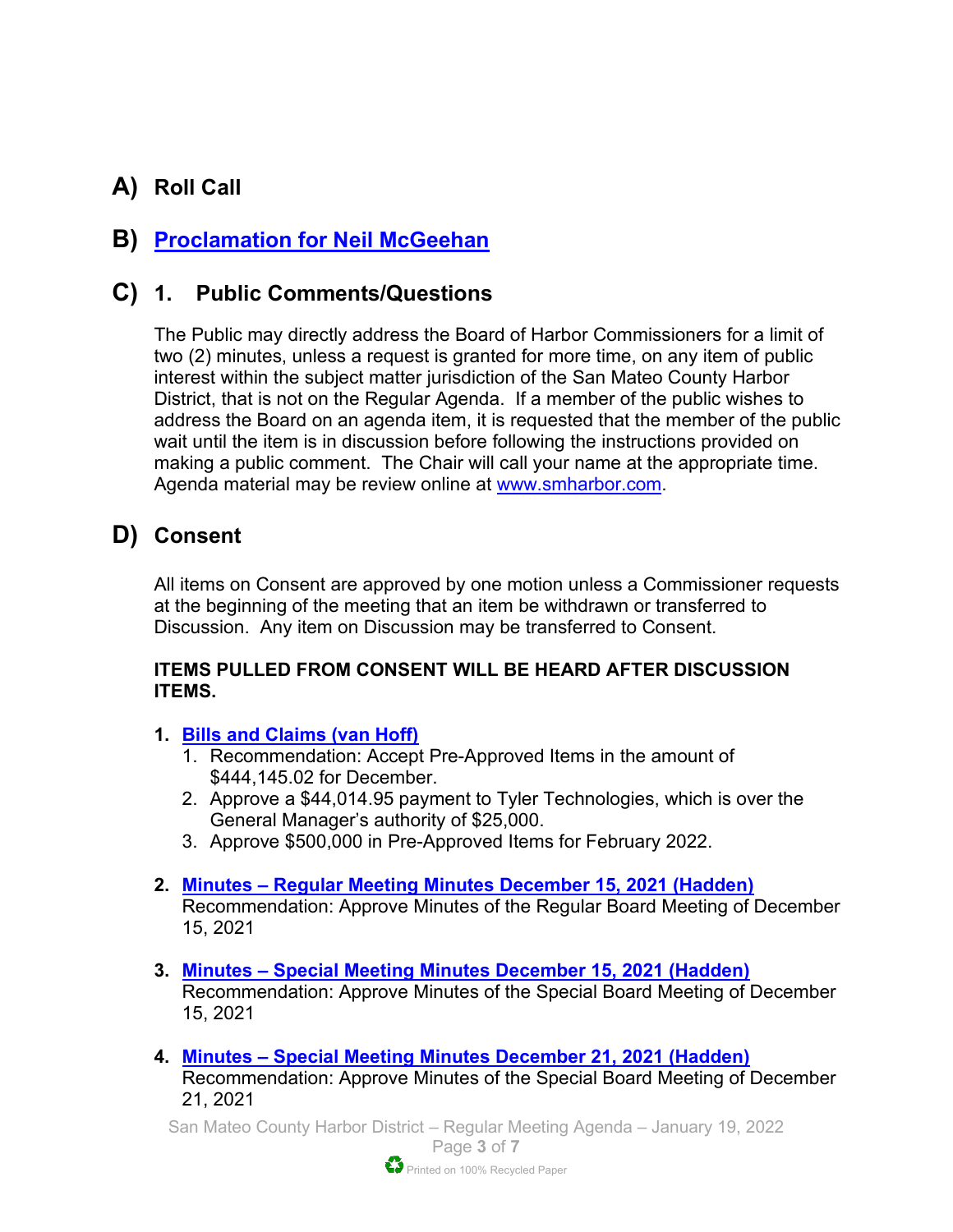- **5. [Authorize Public Meetings to be Held via Teleconferencing Pursuant to](https://www.smharbor.com/files/3f75f2e0d/2022_01_19_Item_5_Resolution+22-01+Covid+-+19+State+of+Emergency+Findings.pdf)  [Government Code Section 54953\(e\).](https://www.smharbor.com/files/3f75f2e0d/2022_01_19_Item_5_Resolution+22-01+Covid+-+19+State+of+Emergency+Findings.pdf)**  Recommendation: Adopt Resolution No. 22-01 reconsidering the circumstances of the COVID-19 State of Emergency and making findings to authorize meetings to be held via teleconferencing pursuant to Government Code Section 54953(e)
- **6. [Monthly Capital Project Update \(Moren\)](https://www.smharbor.com/files/e67612175/2022_01_19_Item_6_Monthly_Capital_Project_Update_Staff+Report.pdf)** Information only
- **7. [Budget Calendar](https://www.smharbor.com/files/6d9a1c6a4/2022_01_19_Item_7_Budget_Calendar_Staff_Report.pdf) (van Hoff)** Recommendation: Approve staff recommendation to set the 2022/2023 Budget Review and Development Cycle as detailed in the Staff Report.
- **8. Second Quarter – Fiscal Year 2022 [\(Q2-22\) Investment Report](https://www.smharbor.com/files/92ce0ff24/2022_01_19_Item_8_Q2-22+Investment+Report+Staff+Report.pdf) (van Hoff)** Information only
- **9. [Employee Leave Considerations Due to COVID-19 Pandemic; Approve](https://www.smharbor.com/files/769808349/2022_01_19_Item_9_Amend_Leave_Policy_During_Pandemic_Pol_+6.5.11_Staff_Report.pdf)  [Revision to Policy 6.5.11](https://www.smharbor.com/files/769808349/2022_01_19_Item_9_Amend_Leave_Policy_During_Pandemic_Pol_+6.5.11_Staff_Report.pdf) (van Hoff)**

Recommendation: Review and approve 6.5.11 "Leave Policy During Pandemic" which extends benefits to June 30, 2022.

#### **10[.Pillar Point Harbor Johnson Pier Expansion and Dock Replacement](https://www.smharbor.com/files/5947e1967/2022_01_19_Item_10_+PPH+Johnson+Pier+Expansion+and+Dock+Replacement+Project+Staff+Report.pdf)  [Project Moffatt & Nichol Professional Services Agreement Amendment](https://www.smharbor.com/files/5947e1967/2022_01_19_Item_10_+PPH+Johnson+Pier+Expansion+and+Dock+Replacement+Project+Staff+Report.pdf)  [\(Moren\)](https://www.smharbor.com/files/5947e1967/2022_01_19_Item_10_+PPH+Johnson+Pier+Expansion+and+Dock+Replacement+Project+Staff+Report.pdf)**

Recommendation: Approve a Change Order to amend the ongoing Pillar Point Harbor Johnson Pier Expansion and Dock Replacement Project Design/Engineering Professional Services Agreement with Moffatt & Nichol for an additional amount of \$312,000 to include additional design, engineering and permitting for replacement of docks, D, E, F and G.

**11. [Oyster Point Marina East Dock Replacement Design/Engineering Professional](https://www.smharbor.com/files/3ab038d06/2022_01_19_Item_11_OPM+East+Dock+D%26E+PSA+Amendment+Staff+Report.pdf)  [Services Agreement Amendment \(Moren\)](https://www.smharbor.com/files/3ab038d06/2022_01_19_Item_11_OPM+East+Dock+D%26E+PSA+Amendment+Staff+Report.pdf)** 

Recommendation: Approve Change Order to amend the ongoing Oyster Point Marina East Dock Replacement Project Design/Engineering Professional Services Agreement with Moffatt & Nichol for an additional amount of \$191,800 to include additional design, engineering and permitting for the replacement of four dock access gangways servicing docks 1-6 and 11.

## **E) Discussion**

**12[.Public Hearing on Draft Maps of Voting District Boundaries following the](https://www.smharbor.com/files/628e81c6e/2022_01_19_Item_12__Districted_Elections_Staff+Report.pdf)  [2020 Census \(Pruett\)](https://www.smharbor.com/files/628e81c6e/2022_01_19_Item_12__Districted_Elections_Staff+Report.pdf)** 

Recommendation: Hold public hearing on draft maps.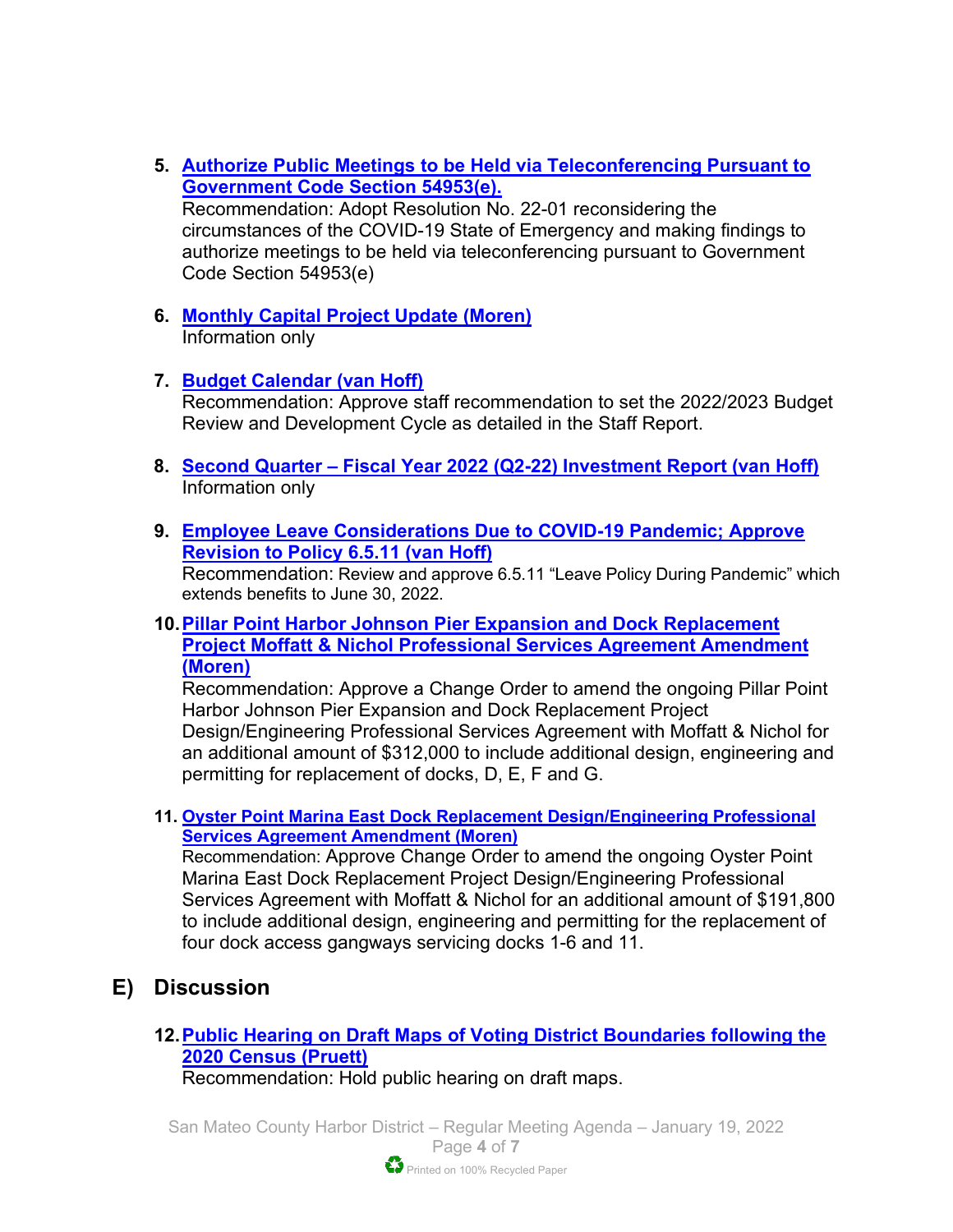## **13[.Regulating use of District facilities for the Offload of Fish and Adopting](https://www.smharbor.com/files/a9a5c53ab/2022_01_19_Item_13_Wholesale+fish+offload+staff+report+%28RWG+comments%29.pdf)  [Fees in Connection with Such Activities \(Pruett\)](https://www.smharbor.com/files/a9a5c53ab/2022_01_19_Item_13_Wholesale+fish+offload+staff+report+%28RWG+comments%29.pdf)**

### **Motion 1:**

### **Visiting Fishing Vessels- Removing requirement for Commercial Activity Permit:**

Amend Section 5.10.010 of the Ordinance Code to allow wholesale commercial offloads without a commercial activity permit. Direct staff to publish notice in a newspaper of general circulation within the District, for not less than 20 days prior to Ordinance Code amendment adoption, and place the Resolution to amend Section 5.10.010 for consideration on the agenda for the February 16, 2022 District Board Meeting.

## **Motion 2:**

### **Nonlessee Commercial Fish Buyers**

#### **Option 1**:

Allow Nonlessee Fish Buyers No action needed from the Board.

#### **Option 2:**

Maintain Current Practice to Prohibit Commercial Activity Permits for Nonlessee Fish Buyers

Amend Section 5.10.010 of the Ordinance Code to remove the authority to issue commercial activity permits to nonlessee fish buyers. Direct staff to publish notice in a newspaper of general circulation within the District, for not less than 20 days prior to Ordinance Code amendment adoption, and place the Resolution to amend Section 5.10.010 for consideration on the agenda for the February 16, 2022 District Board Meeting.

#### **Motion 3: Floating Docks**

### **Option 1:**

Allow Commercial/self-unloading of Catch from the Floating Docks:

The Harbormaster is directed to allow commercial offload of seafood from the floating docks to nonlessee fish buyers who are properly permitted to conduct business on District facilities, fishers self-offloading to themselves for transport off Pillar Point Harbor, or sales to current restaurant or fish market tenants of the Harbor District.

#### **Option 2:**

Prohibit the Commercial offloading from the Floating Docks/Allow Self offloading:

The Harbormaster shall prohibit the commercial offload of seafood from the floating docks to nonlessee commercial fish buyers and allow commercial

San Mateo County Harbor District – Regular Meeting Agenda – January 19, 2022 Page **5** of **7**

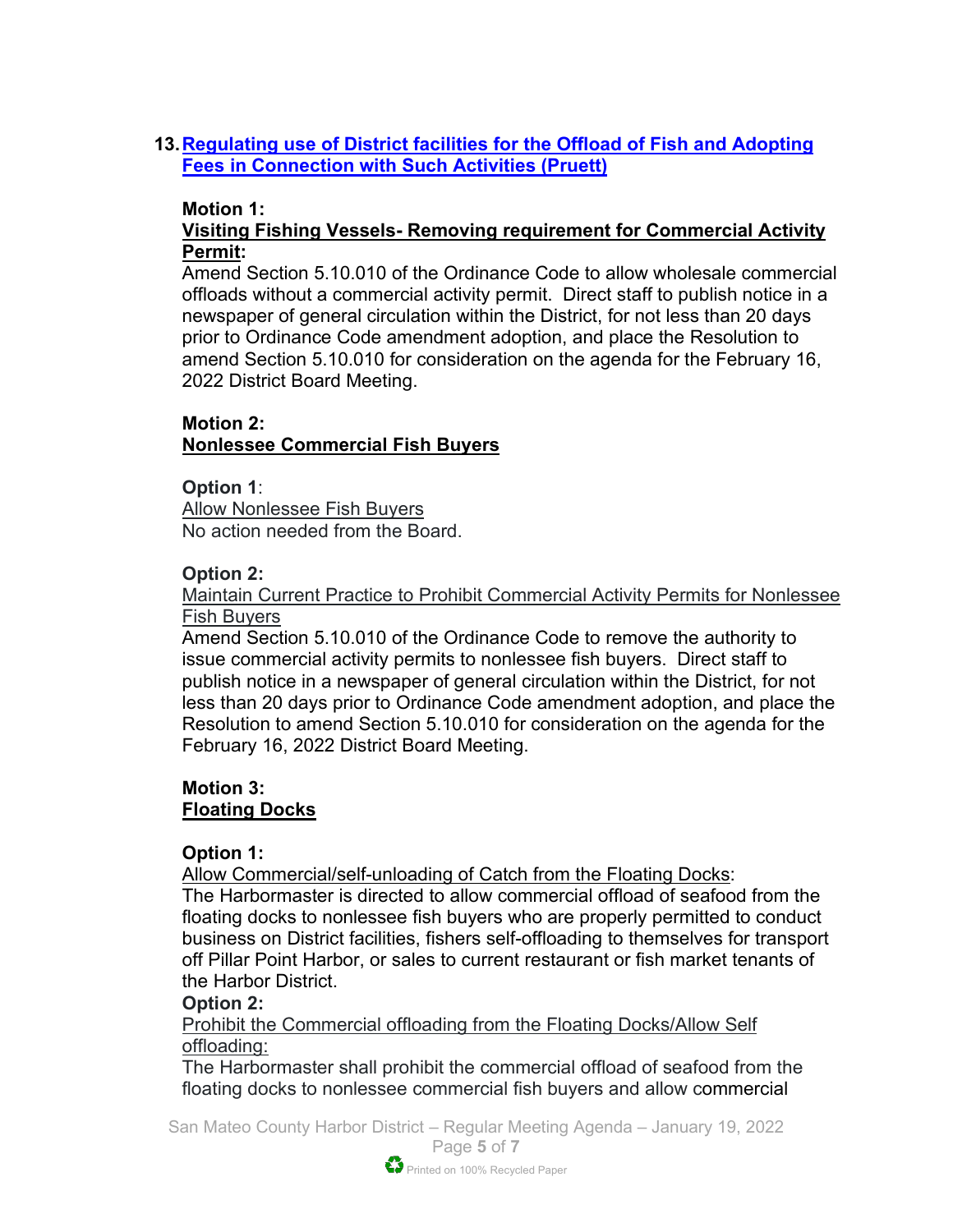fishers to self-offload to themselves for transport off Pillar Point Harbor or sales to current restaurant or fish market tenants of the Harbor District.

## **Motion 4: Use of the Public Hoist:**

#### **Option 1:**

Restrict the Hoist to Supplies and Equipment Only: No action needed from the Board.

## **Option 2:**

Allow Self Offloading of Both Equipment and Catch:

The Public Hoist at Pillar Point Harbor may be used by tenants of Pillar Point Harbor to load or unload equipment and catch. Catch may only be selfoffloaded by the fisher to the fishers equipment. No commercial or wholesale activity directly to fish buyers on board Pillar Point Harbor may take place at the hoist.

## **Option 3:**

Allow the Onloading & Offloading of Equipment, Supplies, and Catch: The Public Hoist at Pillar Point Harbor may be used to load or unload equipment, supplies, and catch.

### **Motion 5: Fees**

Direct staff to publish notice in a newspaper of general circulation within the District, for not less than 20 days prior to Ordinance Code amendment adoption, and place the Resolution to amend the Wharfage Fees Ordinance Code Section 3.10.160 for consideration on the agenda for the February 16, 2022 District Board Meeting.

And further, adopt Resolution Number No. 22-02, a Resolution of the Board of the San Mateo County Harbor District adopting a \$85 per hour fee for use of the public hoist at Pillar Point Harbor and a fee of \$0.05 for each pound fin and shellfish based on gross weight for commercial offload and onload and for selfunloading.

**14[.Keet Nerhan, DBA KN Properties; Approve Assignment of Lease to Pillar](https://www.smharbor.com/files/5263e6bd2/2022_01_19_Item_14_Pillar+Point+RV+Park+Lease_Reassignment_Staff_Report.pdf)  [Point Harbor LLC, DBA Pillar Point RV Park \(van Hoff/Pruett\)](https://www.smharbor.com/files/5263e6bd2/2022_01_19_Item_14_Pillar+Point+RV+Park+Lease_Reassignment_Staff_Report.pdf)**

Recommendation: Approve request by Keet Nerhan, DBA KN Properties ("Lessee") to assign its lease with the District (the "Lease") to Pillar Point Harbor LLC, DBA Pillar Point RV Park and authorize the General Manager to execute the Consent to Assignment of Lease.